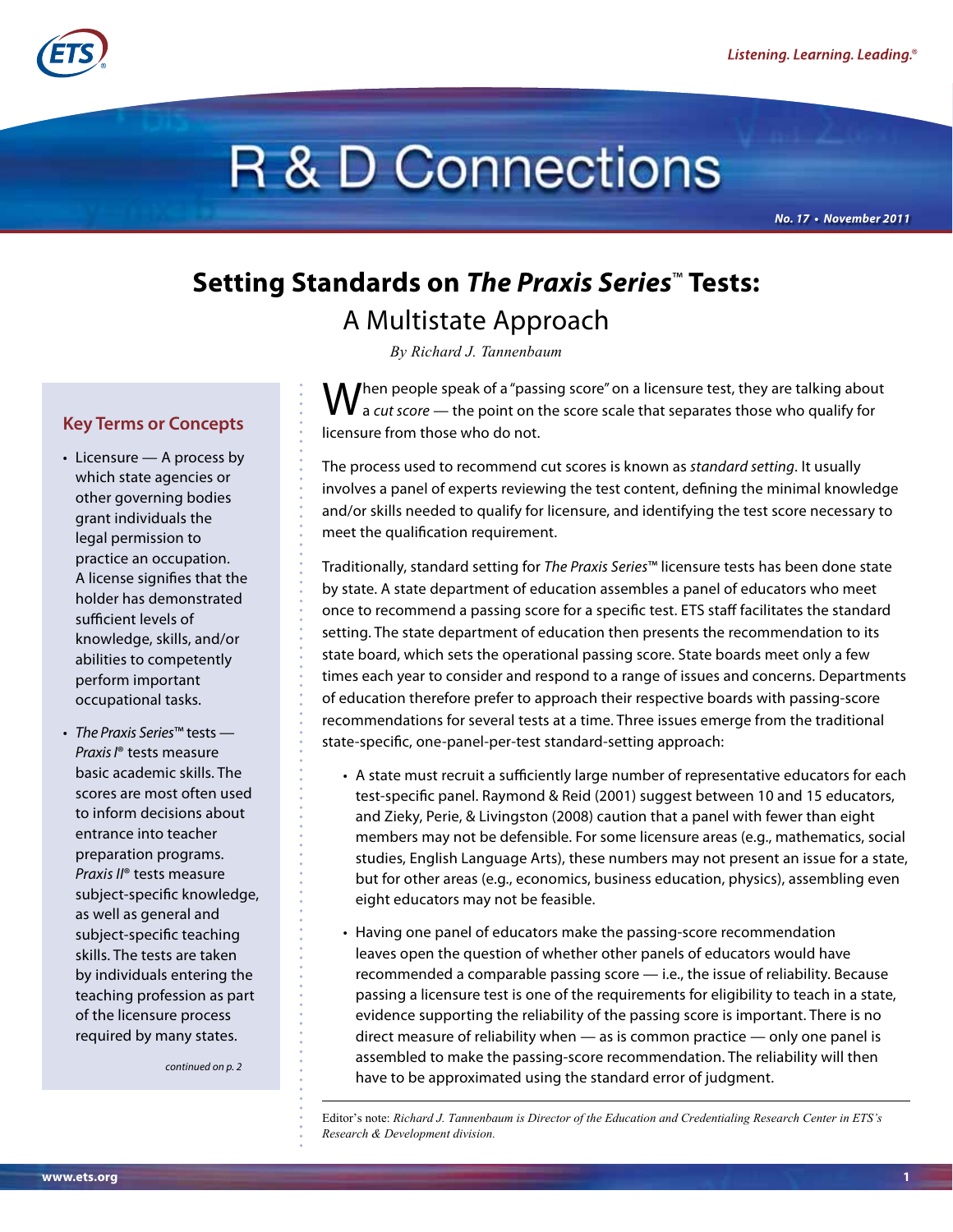#### **Key Terms or Concepts**

*continued from p. 1*

- Passing Score The minimum score needed to pass a test. A passing score is also referred to as a *cut score* or *qualifying score*.
- Standard Setting A variety of systematic, judgment-based processes that identify minimum test scores that separate one level of performance from another.
- Modified Angoff A method of standard setting where panelists judge the probability that a minimally qualified test taker would answer a multiple-choice question correctly. Alternatively, panelists may judge the percentage of minimally qualified test takers who would answer the multiple-choice question correctly.
- Extended Angoff A method of standard setting in which panelists judge the score that a minimally qualified test taker would earn on a constructedresponse question. In a variation known as the Mean Estimation Method, panelists may judge the average score that would be earned by minimally qualified test takers.

• Passing scores for the same *Praxis*™ test tend to vary — sometimes widely — among states. A passing score reflects the values and expectations of those recommending the score and of those (on the state board) setting the operational score. The fact that passing scores often vary across states restricts the opportunity for teacher mobility across states, which, as Darling-Hammond (2010) suggests, undermines the equitable distribution of teacher quality.

This paper describes a multistate standard-setting approach designed to address the issues presented by the traditional approach for recommending passing scores on *The Praxis Series* licensure tests.

## **Multistate Standard Setting**

Two design features distinguish the multistate standard-setting approach from the more traditional state-by-state approach for setting standards on *Praxis* tests.

*The first distinguishing feature* is that educators representing several states jointly participate in recommending the passing score for the test being considered. This has two benefits. One, it reduces each state's recruitment burden: Rather than having to assemble 10 to 15 educators on a panel, each state may only need to contribute up to four educators in the multistate approach. Two, the passing-score recommendation will reflect a more diversified perspective.

*The second distinguishing feature* is that two panels are formed from the same group of states for each test, and each panel makes a separate passing-score recommendation. The two panels permit a direct determination of the reliability of the passing-score recommendation, which is unique for teacher licensure. It is more common for a single state to bring together only one panel of educators to recommend a passing score for that state. This is likely due to the difficulty of recruiting a sufficient number of educators for more than one panel. But, as noted above, the multistate approach reduces any one state's recruitment burden; hence we are able to assemble two panels to recommend a passing score on the same test.

However, the multistate process does not use any new method of standard setting. The core methodologies — a modified Angoff for multiple-choice items and an extended Angoff for constructed-response items — are well established and widely used in setting standards on teacher licensure tests. This paper does not describe these methods in detail as several of the sources in the literature (Cizek & Bunch, 2007; Hambleton & Pitoniak, 2006; Tannenbaum & Katz, in press; Zieky et al., 2008) are available to readers who wish to study them further.

These standard-setting methods have long been in use for *The Praxis Series* tests. State departments of education and their state boards — responsible for setting the operational passing scores — are familiar with and accept these methods. It was an explicit goal to maintain these same standard-setting methods in developing the multistate standard-setting approach while still enabling us to:

• reduce the burden on any one state for recruiting educators to serve on standard-setting panels;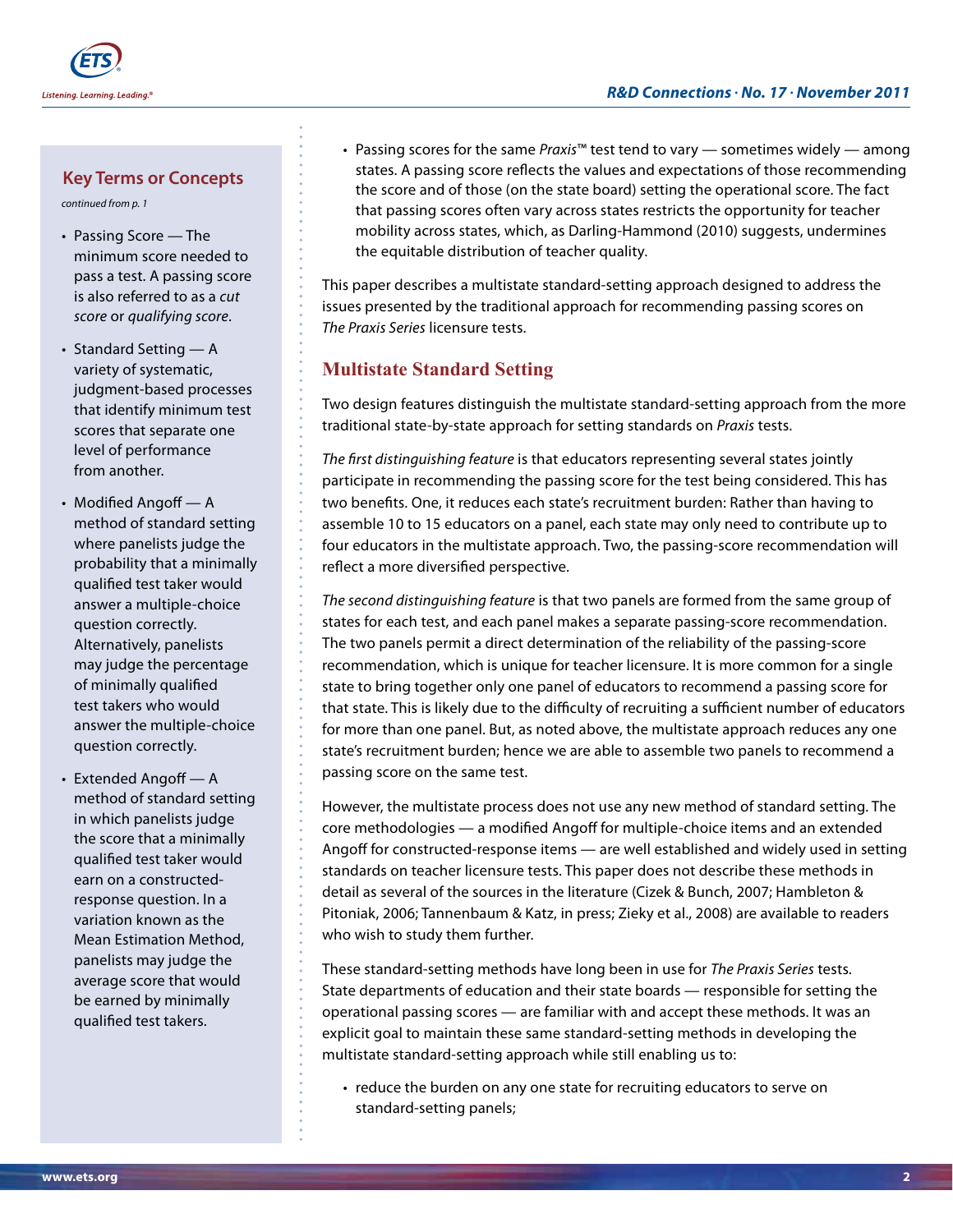

*"The fact that passing scores often vary across states restricts the opportunity for teacher mobility across states, which, as Darling-Hammond (2010) suggests, undermines the equitable distribution of teacher quality."*

- determine the reliability of a passing-score recommendation by having two panels of educators; and
- support a more uniform, national perspective regarding passing scores for initial teacher licensure.

# **Prerequisite Policy Groundwork**

Setting a standard is, in effect, setting a policy (Kane, 2001), in this case a policy about the testing requirements for teacher licensure — the type and amount of knowledge and skills that beginning teachers need to have. Cizek & Bunch (2007) aptly note, "All standard setting is unavoidably situated in a complex constellation of political, social, economic, and historical contexts" (p.12). As we began to think about the multistate standard-setting process, this "truism" reinforced the need for us to present the concept to the state departments of education *before* any attempt to implement it. We needed to make sure that the state departments of education understood what we were proposing and why. We also wanted them to have the opportunity to raise issues or ask questions. In this regard, we implemented two strategies to secure state acceptance.

First, we conducted a series of webinars explaining how we envisioned the multistate process. Approximately 20 state departments of education participated. The webinars were instrumental in allaying states' concerns about changing a process that was familiar to them.

Second, we invited them to observe the first two multistate studies we had conducted for the School Leaders Licensure Assessment (SLLA) launched by ETS in September 2009. Several state directors or their designees attended these two studies to see firsthand how the studies were conducted and the nature of the interactions among educators from the states represented on the panels. State observers regularly attended multistate studies throughout the first year of implementation.

# **Overview of the Multistate Process**

There are certain elements of panel-based standard setting that contribute to the quality and reasonableness of passing-score recommendations (Tannenbaum & Katz, in press). Several of these are part of the multistate approach and include having the panelists:

- take the test to become familiar with its content;
- construct a performance level description the minimal knowledge and skills expected of a candidate who is qualified to be licensed;
- receive training in the standard-setting method(s) and the opportunity to practice making judgments; and
- $\cdot$  engage in two rounds of standard-setting judgments.<sup>1</sup>

<sup>1</sup> Standard setting for *Praxis* tests occurs before test administration, as states tend to prefer to have passing scores in place prior to administration. This means that item- and test-level data are not available to inform the passing-score recommendation. The feedback between rounds is based solely on the educators' standard-setting judgments.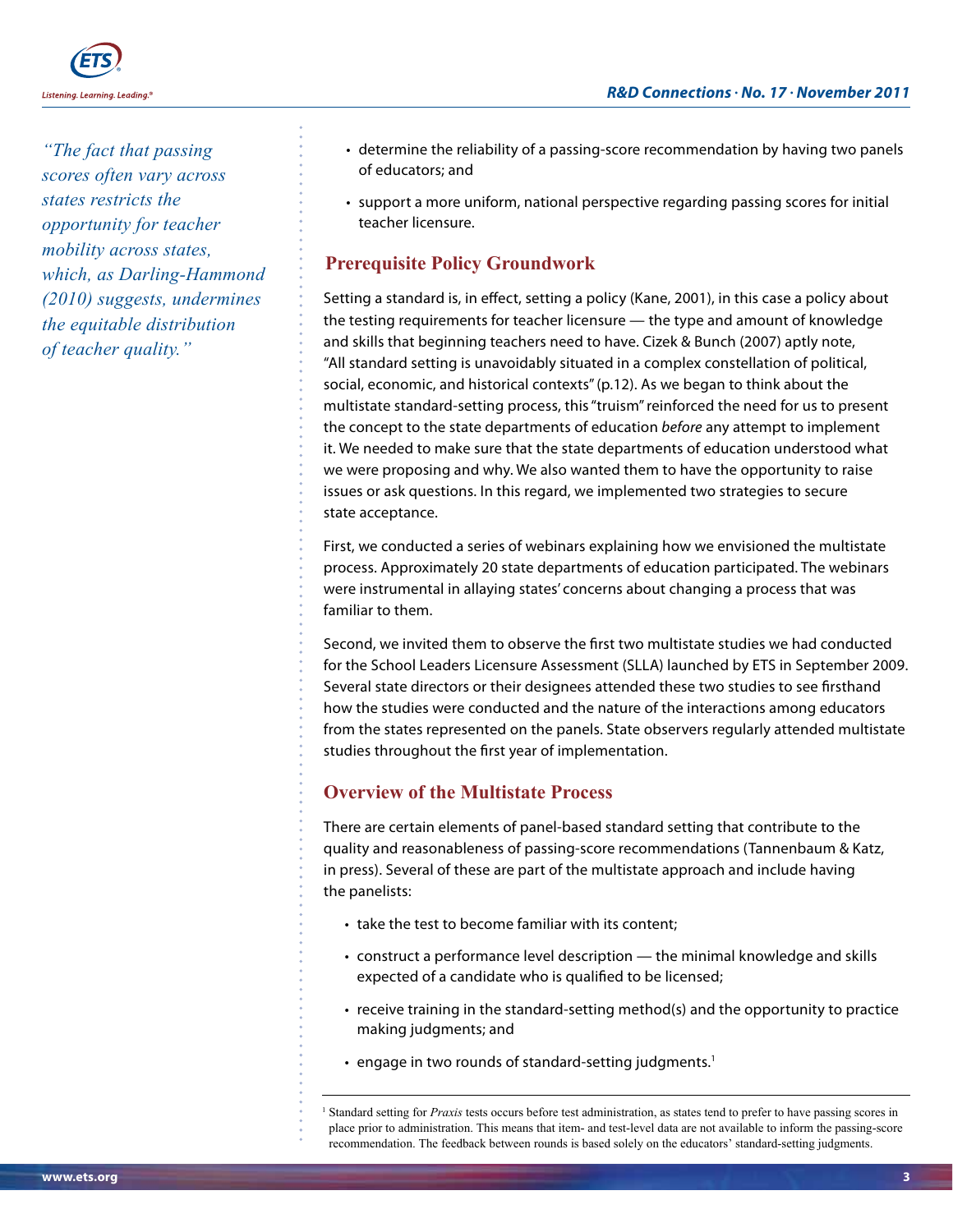

*"The multistate process enables us to complete the standard setting for all states in the same brief time period, expediting the first step in each state's adoption cycle — the presentation of a recommended passing score to its board."* 

Each state interested in adopting the test for licensure nominates educators to represent the state. We encourage each state to nominate up to six educators — four teachers and two teacher education faculty members. They should come from different settings and be diverse with respect to gender, race, and ethnicity. Two panels are formed from the cross-state pool of nominees so that the composition and representation of the panels are comparable. We then contact each state to review the educators selected from that state, and ask each state to either approve the selection or suggest alternative educators. For the multistate process, each panel includes up to 25 educators. This number is greater than the range suggested by Raymond & Reid (2001) to bolster state representation, but it still supports interaction among the educators during the standard-setting process. This means that up to 50 educators may contribute to the passing-score recommendation for a test.

The two panels meet on different occasions, often within the same week. This expedites the test-adoption process for states. In the more traditional state-by-state model, states are necessarily placed in a queue for standard setting (due to resource limitations both on our part, and that of the states), which extends the timeframe for states to adopt *The Praxis Series* tests. The multistate process enables us to complete the standard setting for all states in the same brief time period, expediting the first step in each state's adoption cycle — the presentation of a recommended passing score to its board.

#### **Figure 1: Multistate Standard-Setting Process**

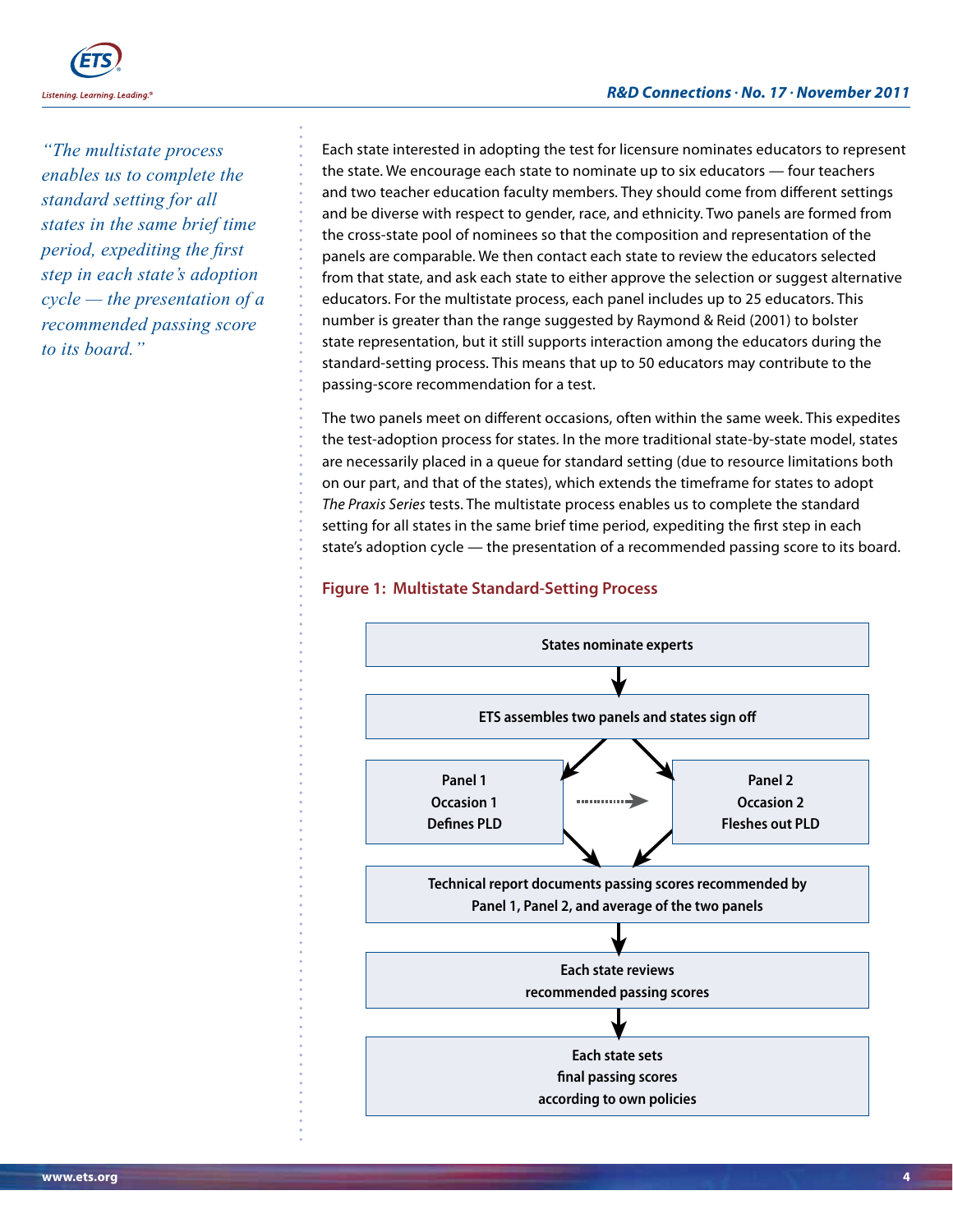

*"The value of having a second panel of educators is that the number of educators contributing to the passing-score recommendation increases and we obtain a direct estimate of the reliability of the passing score."* 

### **The Performance Level Description**

Because it meets first, Panel 1 has primary responsibility for constructing the performance level description, which delineates the minimal knowledge and skills expected of a candidate to pass the test. The objective of the standard-setting task is for the panel to identify the test score likely to be earned by a candidate who just meets the expectation expressed by the description.

The process of developing a performance level description roughly works like this: After having taken the test and discussed its content, the educators on Panel 1 are formed into two or three subgroups, and each of them independently constructs a performance level description. The entire panel then reviews and discusses the individual performance level descriptions in order to reach a consensus on a final performance level description. In general, we devote two hours to this work. The final description is printed so that each educator has a copy. The panel then completes the standard-setting task. Panelists respond to evaluation surveys after training and practice, as well as at the conclusion of the standard-setting session. The survey responses address the quality of the implementation and the reasonableness of the panel's recommended passing score.

Panel 2 can begin its work when this is done.

The value of having a second panel is that the number of educators contributing to the passing-score recommendation increases and that we can obtain a direct estimate of the reliability of the passing score. In this instance, reliability addresses the question of how close the recommended passing score of a second panel of educators would be to that of the first panel, if both followed the same standard-setting procedures and used the same performance level description. The key here is that our design maintains the consistency of the performance level description (the performance expectation) between the panels. The standard-setting method and the performance expectation remain constant, with only the particular educators on the two panels varying. The educators from Panel 2 take the test and discuss its content, just as the educators on Panel 1 did. However, the educators on Panel 2 receive the performance level description from the first panel rather than having to construct a new description. They are informed of the reason for this — to maintain consistency of the performance expectation with the first panel — and told what they need to do in order to "internalize" the meaning of the description. The work then proceeds in three steps:

Step one: The educators on Panel 2 discuss the performance level description as a group. The same researcher who facilitated Panel 1 also facilitates Panel 2, so that the "history" of Panel 1's performance level description can be shared as needed.

Step two: The educators are formed into subgroups, and each subgroup is asked to develop *critical indicators* for each of the knowledge or skill statements in the performance level description. A critical indicator is a signal to the educators that an individual is likely to have the defined knowledge or skill. The indicators are intended to help clarify the meaning of the knowledge or skill statement — to "flesh it out." Each subgroup is asked to generate two or three indicators for each knowledge or skill statement. The indicators are then presented to the whole panel for discussion, and a final set of indicators for each performance level description statement is documented.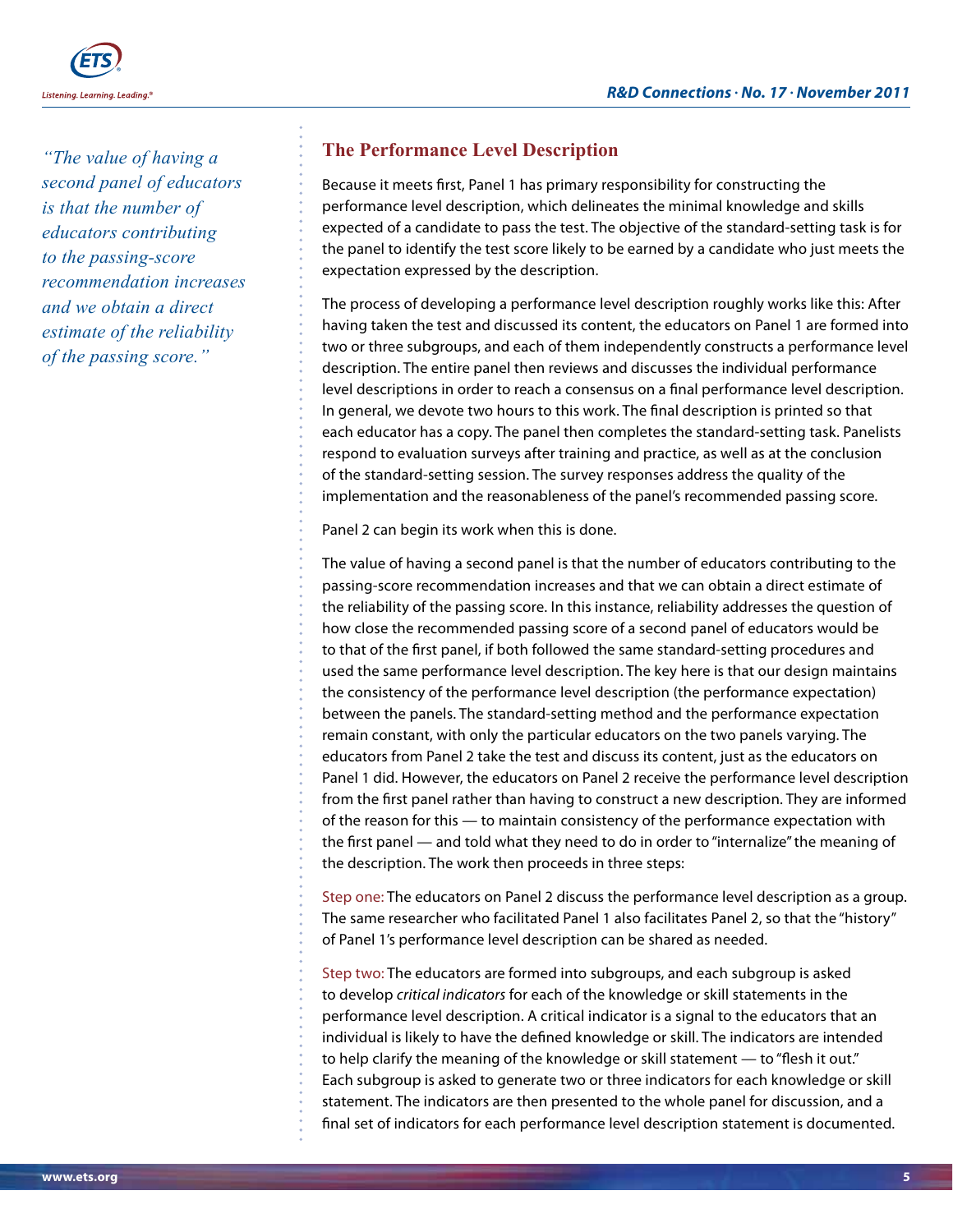

*"Over 90% of the panelists*  strongly agreed *that they understood the purpose of the study and that the standard-setting training they received was adequate. Nearly three-quarters (73%) of the panelists* strongly agreed *that the standardsetting process was easy to follow."*

Step three: The indicators are not intended to be exhaustive, but to illustrate what the statement means. Hence, only a few indicators for each statement are necessary. Table 1 presents examples of indicators associated with one knowledge or skill statement each from a performance level description for a *Praxis* Physical Education licensure test and for a general pedagogy licensure test (Principles of Learning and Teaching: Grades 7–12). The panel reviews the indicators for internal consistency before finalizing them — verifying that the entire set of indicators are related to the knowledge or skill statement, and that it has not changed the fundamental meaning of the statement. The panel then completes the same standard-setting task and evaluation surveys that Panel 1 completed.

#### **Table 1. Examples of Critical Indicators**

| <b>Test</b>           | <b>Performance Level</b><br><b>Description Statement</b>                                                                                                       | <b>Indicators</b>                                                                                                                                                               |
|-----------------------|----------------------------------------------------------------------------------------------------------------------------------------------------------------|---------------------------------------------------------------------------------------------------------------------------------------------------------------------------------|
| Physical<br>Education | understands individual and group<br>motivation and behavior to foster<br>positive social interaction,<br>active engagement in learning,<br>and self-motivation | classroom rules demonstrate positive<br>social interaction<br>models positive social interaction<br>uses "do nows" (instant activity cards)<br>that promote positive engagement |
| $PLT (7-12)$          | understands how learner variables<br>and areas of exceptionality affect<br>student learning                                                                    | identifies a variety of learning<br>styles in each classroom<br>modifies instruction and<br>communication methods to<br>meet a recognized need                                  |

### **Documentation**

Each participating state department of education receives a technical report that documents the characteristics and experiences of the educators on the two panels, the methods and procedures each panel followed in arriving at the passing-score recommendations, and the round-by-round results for each panel. Once a state has received the report, it goes through its particular process to determine the final passing score to be set.

# **Quality Metrics**

One indicator of the quality of the multistate standard-setting process comes from the panelists' responses to the final evaluation. Panelist evaluations are a credible indicator of the validity of the standard-setting implementation (Cizek, Bunch, & Koons, 2004; Kane, 1994). Table 2 presents results from surveys of more than 530 panelists across 16 tests. The tests cover art, business education, English, general pedagogy, physical education, school leadership, special education, technology education, teaching reading, and world languages. Table 2 summarizes the results for questions having to deal with panelists' understanding of the purpose of the standard-setting study, the adequacy of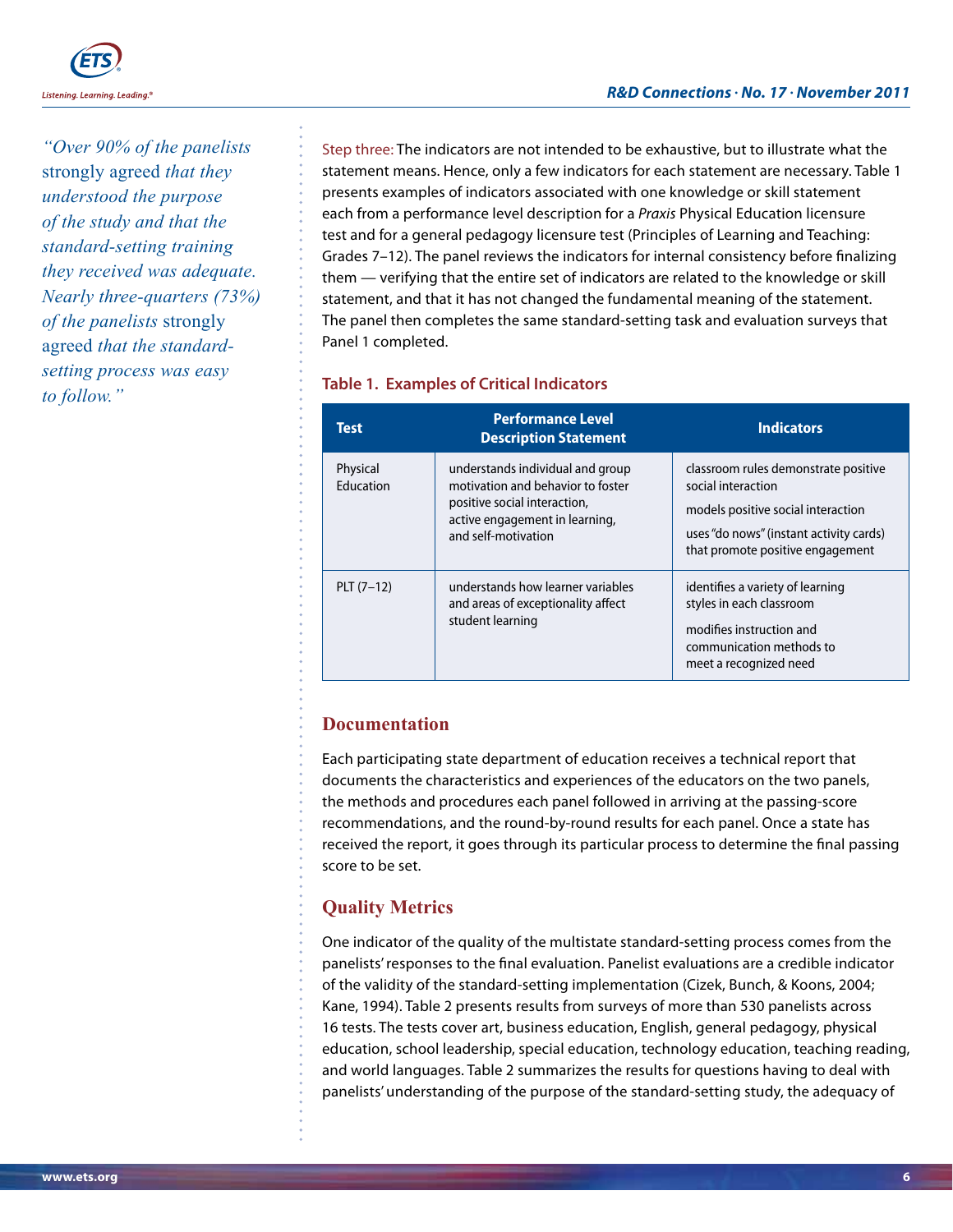the standard-setting training, and the ease of completing the standard-setting task. The responses were on a scale ranging from *strongly agree* to *strongly disagree*. The panelists were also asked to indicate whether they believed the recommended passing score was *about right, too low,* or *too high*.

#### **Table 2. Responses to Final Evaluation**

|                                                                            | % Strongly<br><b>Agree</b> | % Agree   | % Disagree/<br><b>Strongly</b><br><b>Disagree</b> |
|----------------------------------------------------------------------------|----------------------------|-----------|---------------------------------------------------|
| I understood the purpose of the<br>standard-setting study.                 | 92.44                      | 7.56      | $\Omega$                                          |
| The training was adequate for me to<br>complete the standard-setting task. | 88.75                      | 11.07     | .18                                               |
| The standard-setting process was<br>easy to follow.                        | 73.01                      | 25.69     | 1.29                                              |
|                                                                            | % About Right              | % Too Low | % Too High                                        |
| How reasonable was the<br>recommended passing score?                       | 88.39                      | 9.74      | 1.87                                              |

Over 90% of the panelists *strongly agreed* that they understood the purpose of the study, and believed that the standard-setting training they received was adequate. Nearly three-quarters (73%) of the panelists *strongly agreed* that the standard-setting process was easy to follow. We had expected a lower percentage here as standard setting is a novel activity for most educators; nonetheless, the positive result attests to the perceived quality of the standard-setting implementation. The percentages for these three questions approach 100 if the responses *strongly agree* and *agree* are combined. Close to 90% of the panelists indicated that the recommended passing score was *about right* and close to 10% indicated that it was *too low.*

A second indicator of quality is the reliability of the recommended passing score. The use of two panels is an explicit feature of the multistate standard-setting process. This increases the number of educators contributing to the passing-score recommendation, leading to a more stable recommendation, but it also permits a direct estimate of the reliability of the passing-score recommendation.

The recommended passing score is the Round 2 mean for a panel, so two means are available for each test (one for Panel 1 and one for Panel 2). Brennan (2002) provides a way to calculate a standard error of a mean when there are two observations, as is the case in the multistate approach. The standard error is the absolute difference between the two means (recommended passing scores) divided by two. Sireci, Hauger, Wells, Shea, & Zenisky (2009) suggest that a value of less than 2.5 indicates that other panels of educators would recommend comparable passing scores. The standard error is less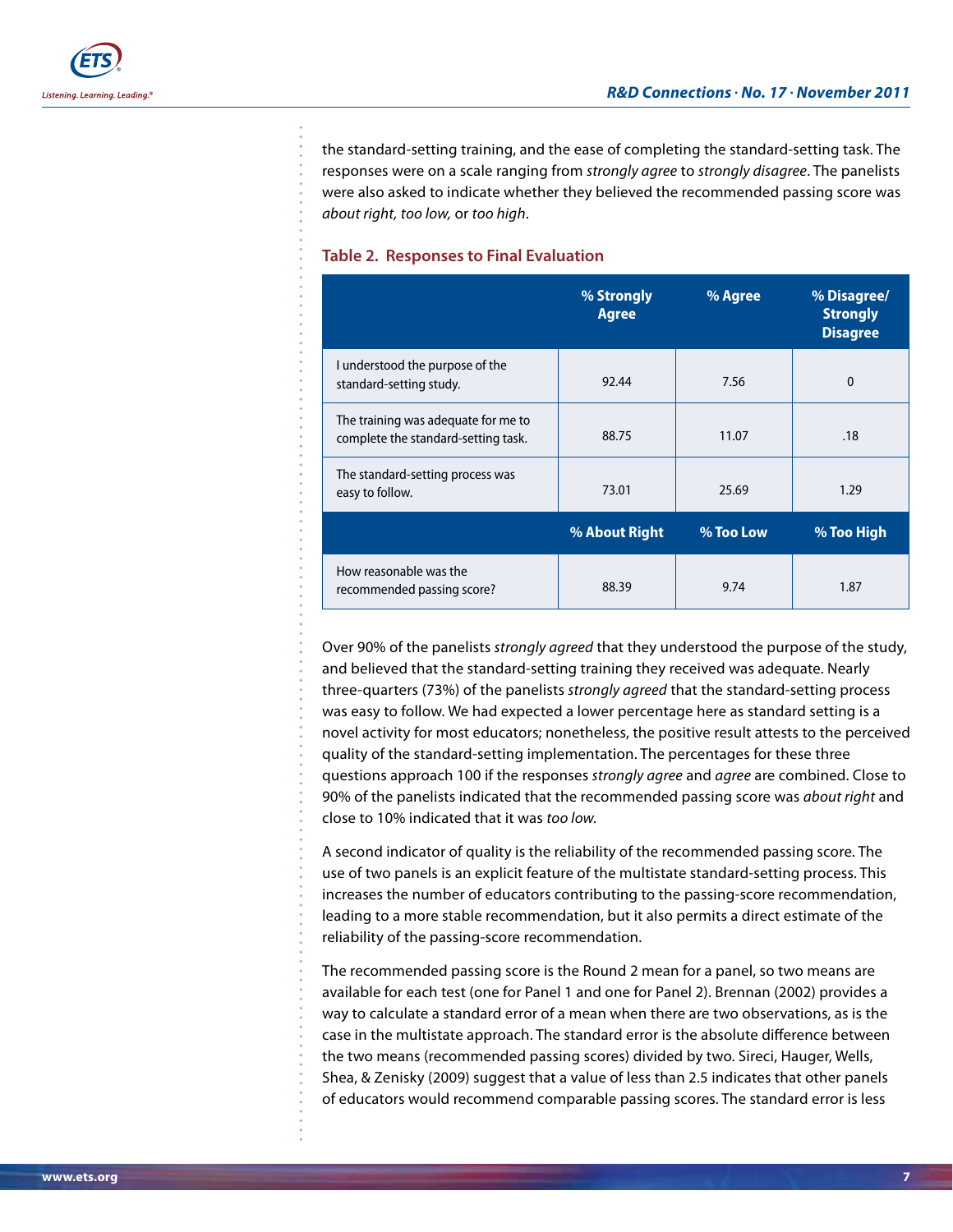than 2.5 in all 16 instances. The lowest value was 0.43 and the highest was 2.14; the average value was 1.29. This indicates that the recommended passing scores should not vary significantly across other panels of educators.

A third indicator of quality in a multistate process is the variability in passing scores across states. A reduction in variance indicates a higher potential for teacher mobility, and preliminary evidence points in this direction. Between 2008 and 2010, 13 states that participated in single-state studies set passing scores for 37 *Praxis* tests. The average percentage of change from the panel-recommended passing score was approximately 5 scaled points. Between 2009 and 2010, 26 states that participated in multistate studies set passing scores for 10 *Praxis* tests.<sup>2</sup> The average percentage of change from the panelrecommended passing score in these instances was approximately 1 scaled point.

### **Conclusion**

Traditional standard setting for *Praxis* teacher licensure tests is done on a state-by-state basis, with each state assembling one panel of educators on one occasion to recommend a passing score. This places a burden on each state to recruit a sufficient number of educators to serve on a panel, leaves open to question whether other panels of experts would recommend a similar passing score, and often leads to variation in passing scores across states. This article outlines a multistate standard-setting process that addresses these issues.

#### **References**

- Brennan, R. L. (2002, October). *Estimated standard error of a mean when there are only two observations* (Center for Advanced Studies in Measurement and Assessment Technical Note Number 1). Iowa City: University of Iowa.
- Cizek, G. J., & Bunch, M. B. (2007). *Standard setting: A guide to establishing and evaluating performance standards on tests*. Thousand Oaks, CA: Sage.
- Cizek, G. J., Bunch, M. B., & Koons, H. (2004). Setting performance standards: Contemporary methods. *Educational Measurement: Issues and Practice, 23*, 31–50.
- Darling-Hammond, L. (2010, October). *Evaluating Teacher Effectiveness: How Teacher Performance Assessments Can Measure and Improve Teaching*. Retrieved May 10, 2011, from Center for American Progress (http://www.americanprogress.org).
- Hambleton, R. K., & Pitoniak, M. J. (2006). Setting performance standards. In R. L. Brennan (Ed.), *Educational measurement* (4th ed., pp. 433–470). Westport, CT: American Council on Education/Praeger.
- Kane, M. T. (2001). So much remains the same: Conception and status of validation in setting standards. In G. J. Cizek (Ed.), *Setting performance standards: Concepts, methods, and perspectives* (pp. 53–88). Mahwah, NJ: Lawrence Erlbaum.

<sup>&</sup>lt;sup>2</sup> Not all states that participated in standard setting set final passing scores in this time period.